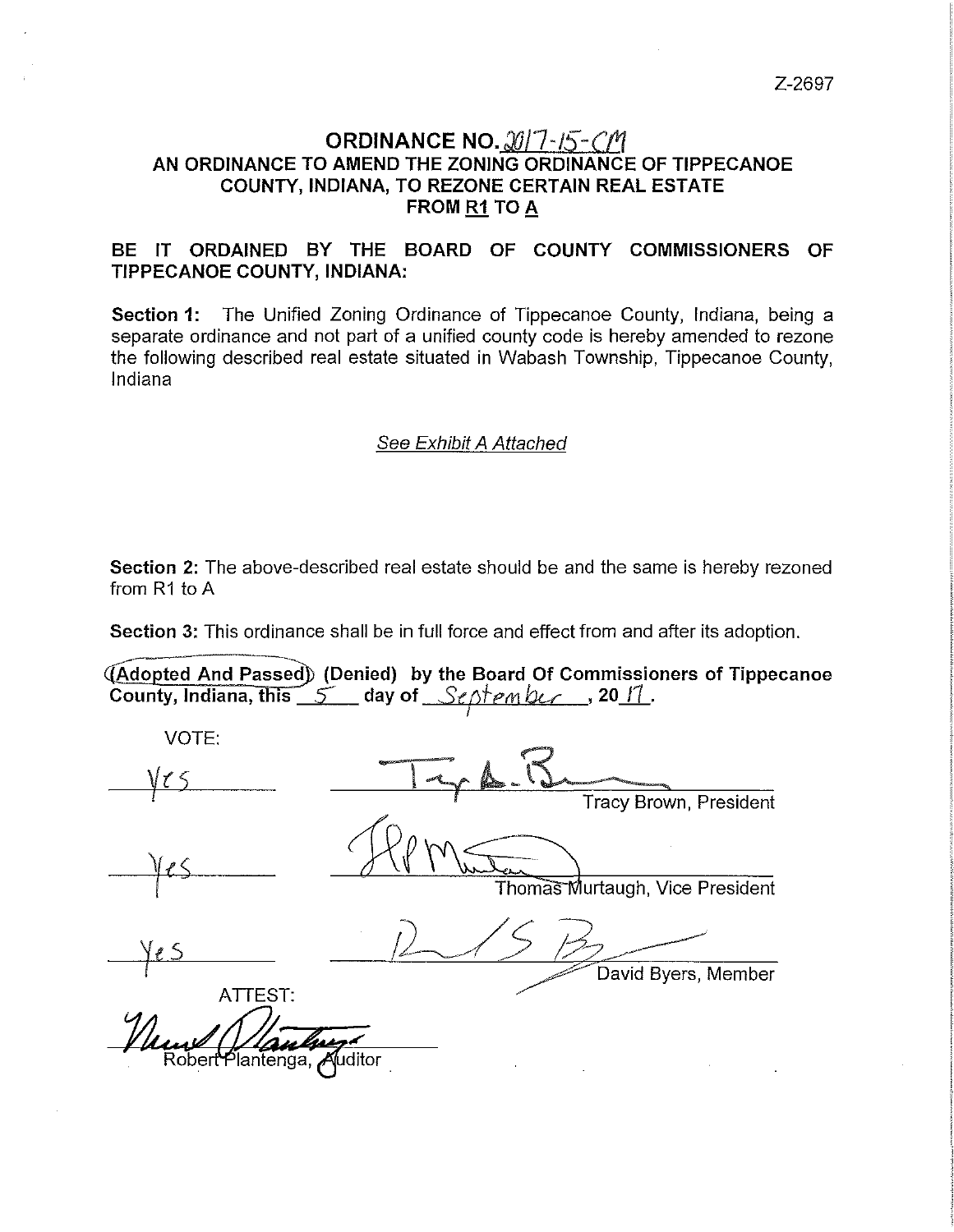$\label{eq:2.1} \frac{1}{\sqrt{2\pi}}\frac{1}{\sqrt{2\pi}}\frac{1}{\sqrt{2\pi}}\frac{1}{\sqrt{2\pi}}\frac{1}{\sqrt{2\pi}}\frac{1}{\sqrt{2\pi}}\frac{1}{\sqrt{2\pi}}\frac{1}{\sqrt{2\pi}}\frac{1}{\sqrt{2\pi}}\frac{1}{\sqrt{2\pi}}\frac{1}{\sqrt{2\pi}}\frac{1}{\sqrt{2\pi}}\frac{1}{\sqrt{2\pi}}\frac{1}{\sqrt{2\pi}}\frac{1}{\sqrt{2\pi}}\frac{1}{\sqrt{2\pi}}\frac{1}{\sqrt{2\pi}}\frac{1}{\sqrt$ 

 $\label{eq:2.1} \frac{1}{\sqrt{2}}\int_{0}^{\infty}\frac{1}{\sqrt{2\pi}}\left(\frac{1}{\sqrt{2\pi}}\right)^{2}d\mu\,d\mu\,.$ 

 $\label{eq:2.1} \frac{1}{\sqrt{2}}\left(\frac{1}{\sqrt{2}}\right)^{2} \left(\frac{1}{\sqrt{2}}\right)^{2} \left(\frac{1}{\sqrt{2}}\right)^{2} \left(\frac{1}{\sqrt{2}}\right)^{2} \left(\frac{1}{\sqrt{2}}\right)^{2} \left(\frac{1}{\sqrt{2}}\right)^{2} \left(\frac{1}{\sqrt{2}}\right)^{2} \left(\frac{1}{\sqrt{2}}\right)^{2} \left(\frac{1}{\sqrt{2}}\right)^{2} \left(\frac{1}{\sqrt{2}}\right)^{2} \left(\frac{1}{\sqrt{2}}\right)^{2} \left(\$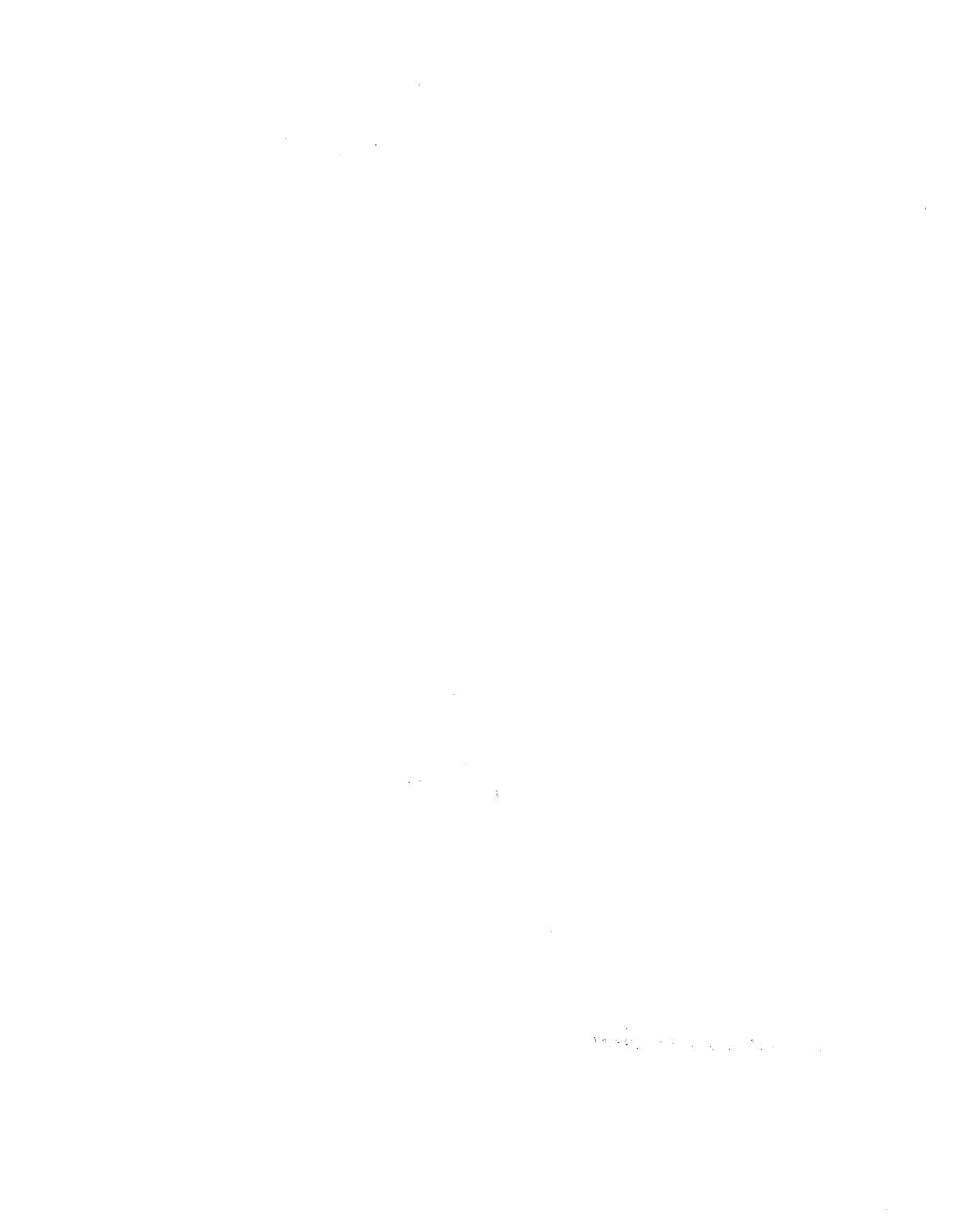A part of the Southeast Quarter of the Southeast Quarter of Section 34, in Township 24 North, Range 5 West in Wabash Township, Tippecanoe County, Indiana, being more completely described as follows, to wit:

**.**<br>The results of the results of the results of the results of the results of the results of the results of the r

I I

Commencing at the southeast corner of the southeast quarter of Section 34-24-5; thence North 89°59'57" West along the south line of said quarter section a distance of 693.00 feet to the point of beginning of the herein described tract; thence continuing North 89°59'57" West along said south line a distance of 621.25 feet to the southwest corner of the southeast quarter of the southeast quarter of said Section 34; thence North 0°47'32" West along the west line of said quarter quarter section a distance of 363.03 feet; thence south 89°59'57" East a distance of 625.69 feet; thence South 0°05'30" East a distance of 363.00 feet to the point of beginning, containing 5.195 acres.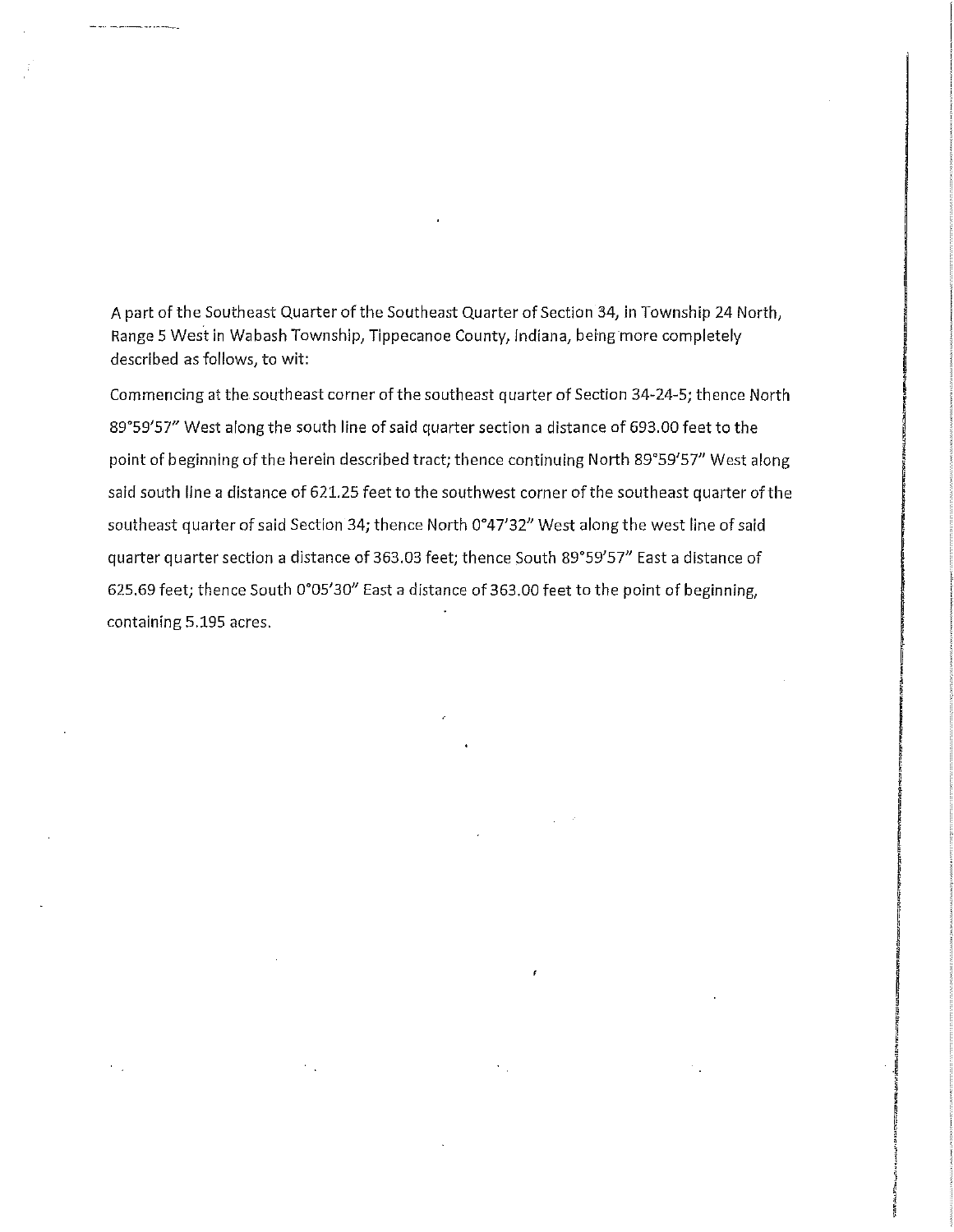$\label{eq:2.1} \frac{1}{\sqrt{2}}\int_{\mathbb{R}^3}\frac{1}{\sqrt{2}}\left(\frac{1}{\sqrt{2}}\right)^2\frac{1}{\sqrt{2}}\left(\frac{1}{\sqrt{2}}\right)^2\frac{1}{\sqrt{2}}\left(\frac{1}{\sqrt{2}}\right)^2\frac{1}{\sqrt{2}}\left(\frac{1}{\sqrt{2}}\right)^2.$  $\label{eq:2.1} \frac{1}{\sqrt{2}}\int_{\mathbb{R}^3}\frac{1}{\sqrt{2}}\left(\frac{1}{\sqrt{2}}\right)^2\frac{1}{\sqrt{2}}\left(\frac{1}{\sqrt{2}}\right)^2\frac{1}{\sqrt{2}}\left(\frac{1}{\sqrt{2}}\right)^2\frac{1}{\sqrt{2}}\left(\frac{1}{\sqrt{2}}\right)^2\frac{1}{\sqrt{2}}\left(\frac{1}{\sqrt{2}}\right)^2\frac{1}{\sqrt{2}}\frac{1}{\sqrt{2}}\frac{1}{\sqrt{2}}\frac{1}{\sqrt{2}}\frac{1}{\sqrt{2}}\frac{1}{\sqrt{2}}$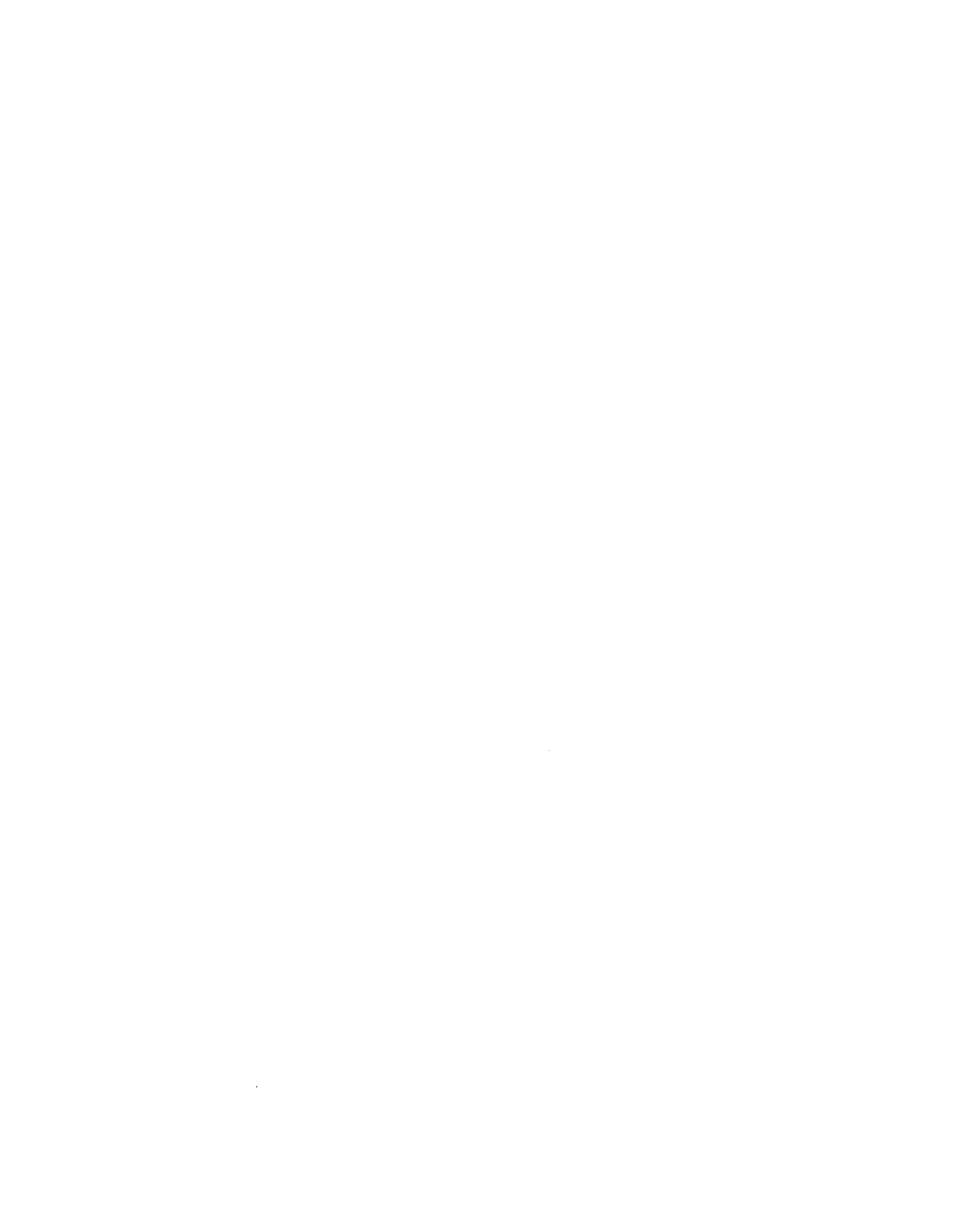:\_\_\_A.,. *ea Com mtddton* • •

of TIPPECANOE COUNTY

20 NORTH 3RD STREET LAFAYETTE, INDIANA 47901-1209

THE

(765) 423-9242 . (765) 423-9154 [FAX] www.tippecanoe.in.gov/apc

SALLIE DELL FAHEY EXECUTIVE DIRECTOR

August 17, 2017 Ref. No.: 17-273

Tippecanoe County Commissioners 20 North 3<sup>rd</sup> Street Lafayette, IN 47901

#### **CERTIFICATION**

RE: **Z-2697--STEVEN & SUE.SANDERS (R1 to A):** 

Petitioners are requesting rezoning of a 5.195 acre tract west of CR 300 W, north of Sagamore Parkway, in order to parcelize their tract into two parcels, at 3936 N 300 W. Wabash 34 (SE) 24-5.

Dear Commissioners:

As Secretary to the Area Plan Commission of Tippecanoe County, I do hereby certify that at a public hearing held on August 16, 2017 the Area Plan Commission of Tippecanoe County voted 14 yes - 0 no on the motion to rezone the subject real estate from R1 to A. Therefore, the Area Plan Commission of Tippecanoe County recommends to the Tippecanoe County Commissioners that the proposed rezoning ordinance be APPROVED for the property described in the attachment.

Public Notice has been given that this petition will be heard before the Tippecanoe County Commissioners at their September 5, 2017 meeting. Petitioners or their representatives must appear to present their case.

Sincerely,

Sinceren,<br>Tulus DULL Fahey<br>Sailie Dell Fahey

Executive Director

SDF/lmu

Enclosures: Staff Report & Ordinances

cc: Steven & Sue Sanders

Joseph Bumbleburg

Mike Wolf, Tippecanoe County Building Commissioner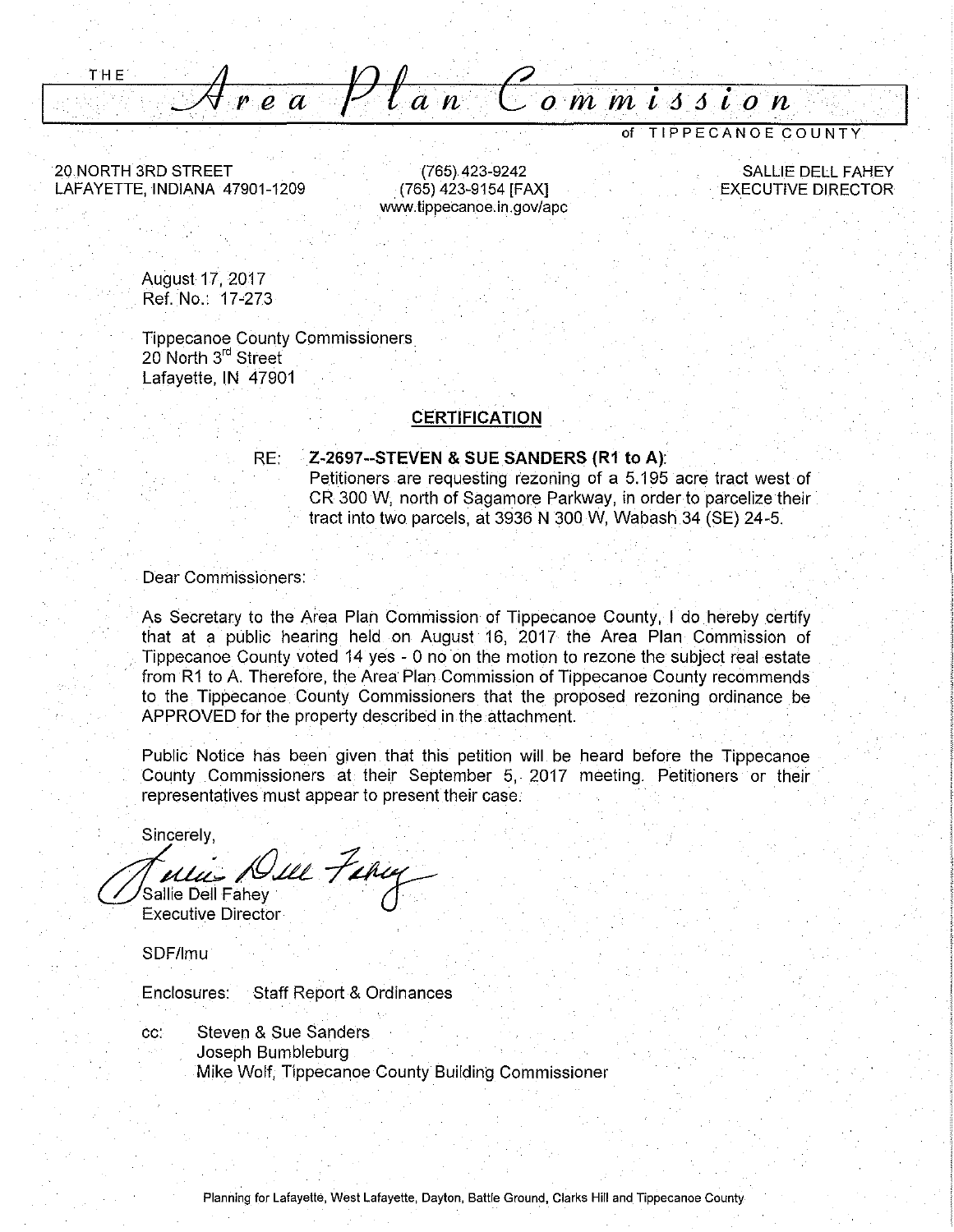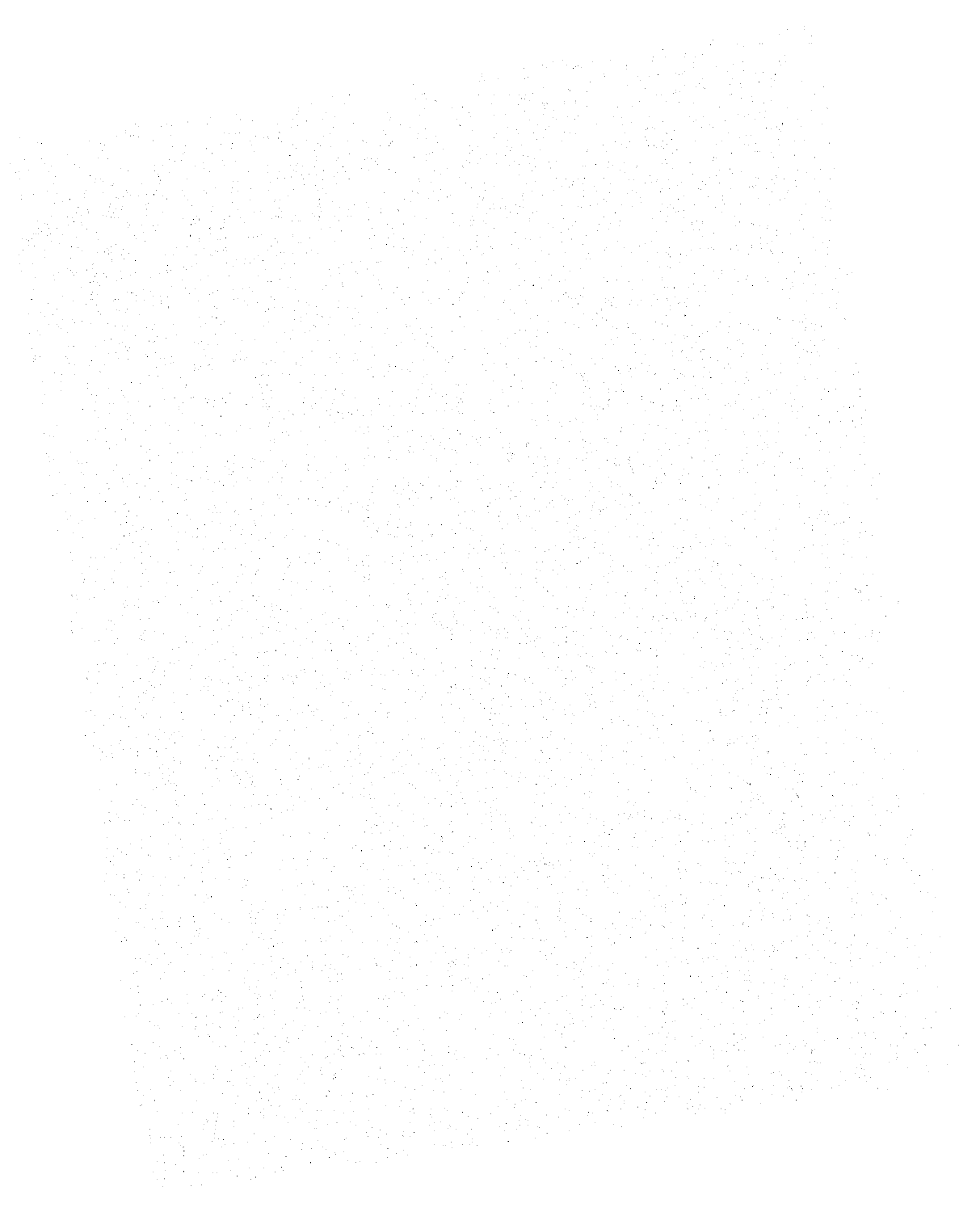# Z-2697 STEVEN & SUE SANDERS (R1 to A)

 $\omega_{\rm g}$  :

STAFF **REPORT**  August 10, 2017

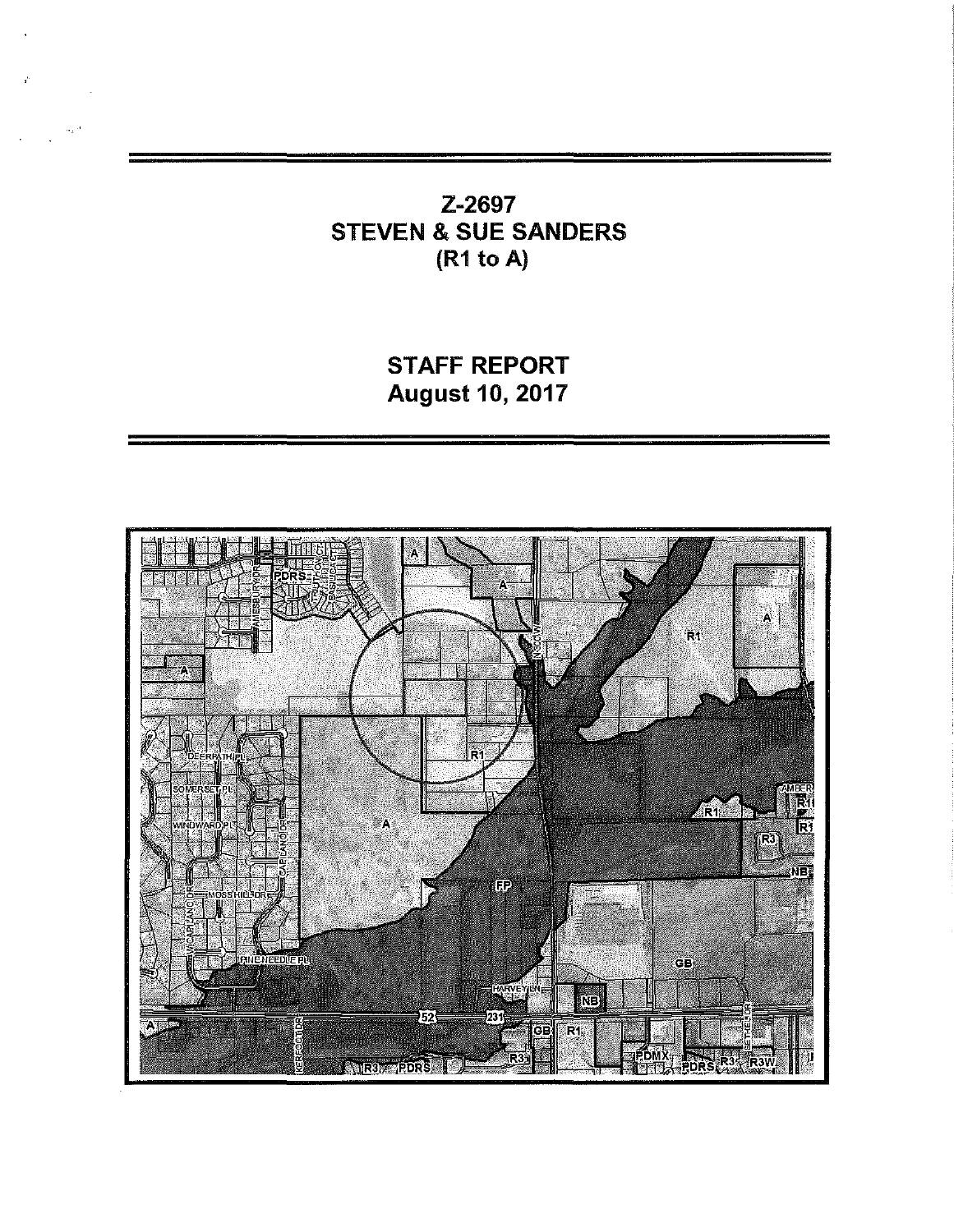$\label{eq:2.1} \mathcal{L}(\mathcal{L}^{\text{max}}_{\mathcal{L}}(\mathcal{L}^{\text{max}}_{\mathcal{L}})) \leq \mathcal{L}(\mathcal{L}^{\text{max}}_{\mathcal{L}}(\mathcal{L}^{\text{max}}_{\mathcal{L}}))$ 

 $\label{eq:2.1} \frac{1}{\sqrt{2}}\int_{\mathbb{R}^3}\frac{1}{\sqrt{2}}\left(\frac{1}{\sqrt{2}}\right)^2\left(\frac{1}{\sqrt{2}}\right)^2\left(\frac{1}{\sqrt{2}}\right)^2\left(\frac{1}{\sqrt{2}}\right)^2\left(\frac{1}{\sqrt{2}}\right)^2.$ 

 $\label{eq:2.1} \frac{1}{\sqrt{2}}\int_{\mathbb{R}^3}\frac{1}{\sqrt{2}}\left(\frac{1}{\sqrt{2}}\right)^2\frac{1}{\sqrt{2}}\left(\frac{1}{\sqrt{2}}\right)^2\frac{1}{\sqrt{2}}\left(\frac{1}{\sqrt{2}}\right)^2\frac{1}{\sqrt{2}}\left(\frac{1}{\sqrt{2}}\right)^2.$ 

 $\frac{1}{2} \left( \frac{1}{2} \right)$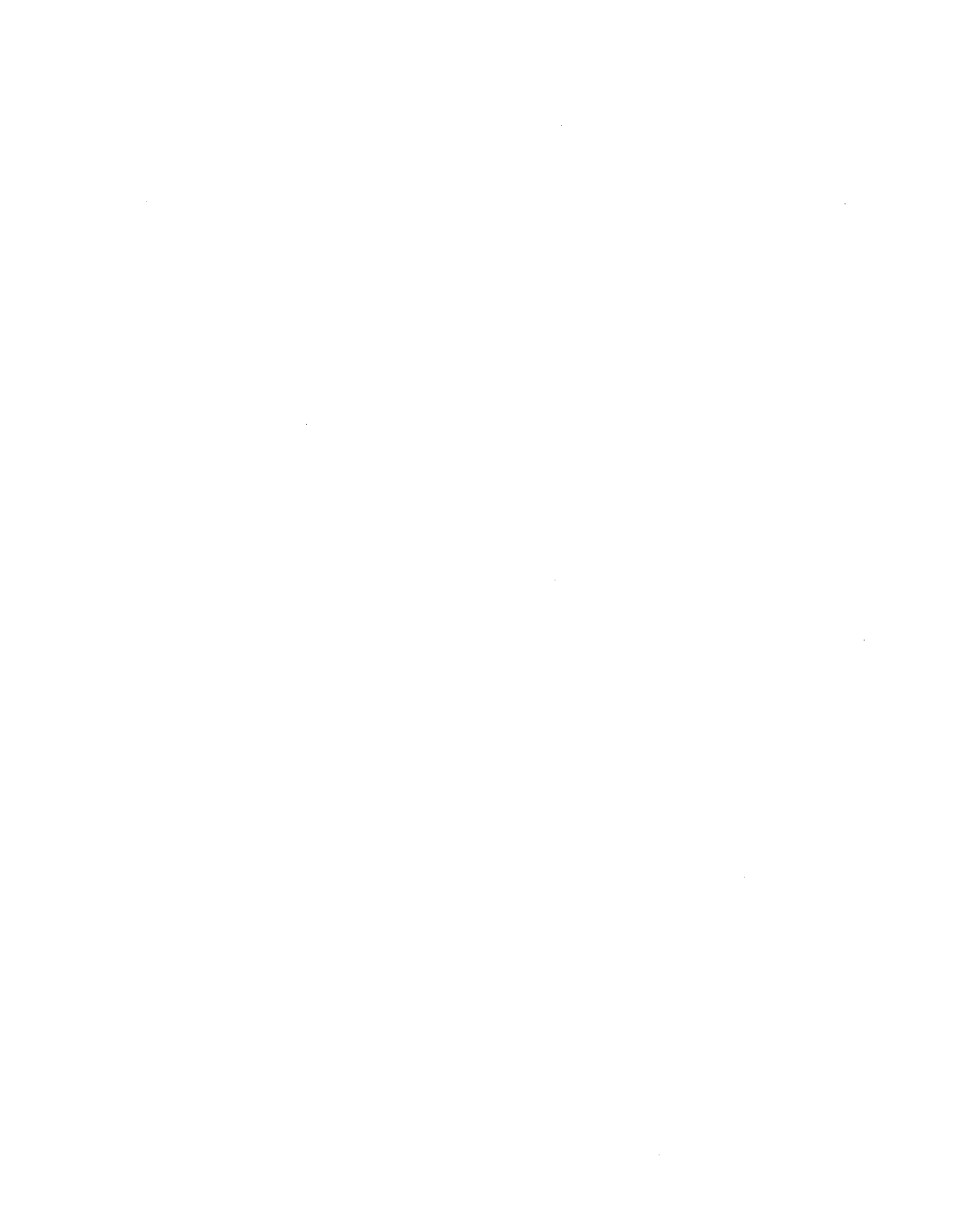## **Z-2697 STEVEN & SUE SANDERS R1 to A**

**Staff Report August10,2017** 

### **REQUEST MADE, PROPOSED USE, LOCATION:**

Petitioners, who are also the property owners, represented by attorney Joe Bumbleburg of the Ball Law Firm, are requesting rezoning of a 5.195 acre tract west of CR 300 W, north of Sagamore Parkway, in order to parcelize their homesite into two parcels, at 3936 N 300 W, Wabash 34 (SE) 24-5.

### **ZONING HISTORY AND AREA ZONING PATTERNS:**

The site is zoned R1 as is all surrounding property except adjacent to the southwest which is zoned Agricultural. Flood Plain zoning exists farther to the east/southeast associated with Indian Creek. PDRS zoning exists farther to the northwest, with some Agricultural zoned properties to the north and east.

### **AREA LAND USE PATTERNS:**

The site in question has petitioners' house on five acres with no road frontage about 700' west of CR 300 W. Surrounding the property are several large tracts of land with single-family homes. The West Lafayette Golf and Country Club {formerly the Elks) backs up to a portion of this site. To the west is a large, unplatted part of Stonehenge subdivision.

#### **TRAFFIC AND TRANSPORTATION:**

An access easement that several houses in the vicinity also use, connects petitioners' land to the county road. 300 W is classified as a secondary arterial. Since petitioners do not own the land on which they have an access easement, before any parcelization is submitted, it would be wise to verify that a new house and parcel would have the right to utilize this existing easement for access.

### **ENVIRONMENTAL AND UTILITY CONSIDERATIONS:**

According to the Tippecanoe County Health Department, no public utilities serve the large residential lots in this immediate area. Farther away, subdivisions to the northwest and west as well as commercial properties to the south and southeast have sewer and water, but this unplatted residential enclave is an island without public utilities. Before any parcelization can be approved, a soil scientist must test the soil on site to determine its suitability for a septic system. The health department states that soils within this area generally have slow permeability with a seasonal high water table. An outlet for drainage will likely be required.

1